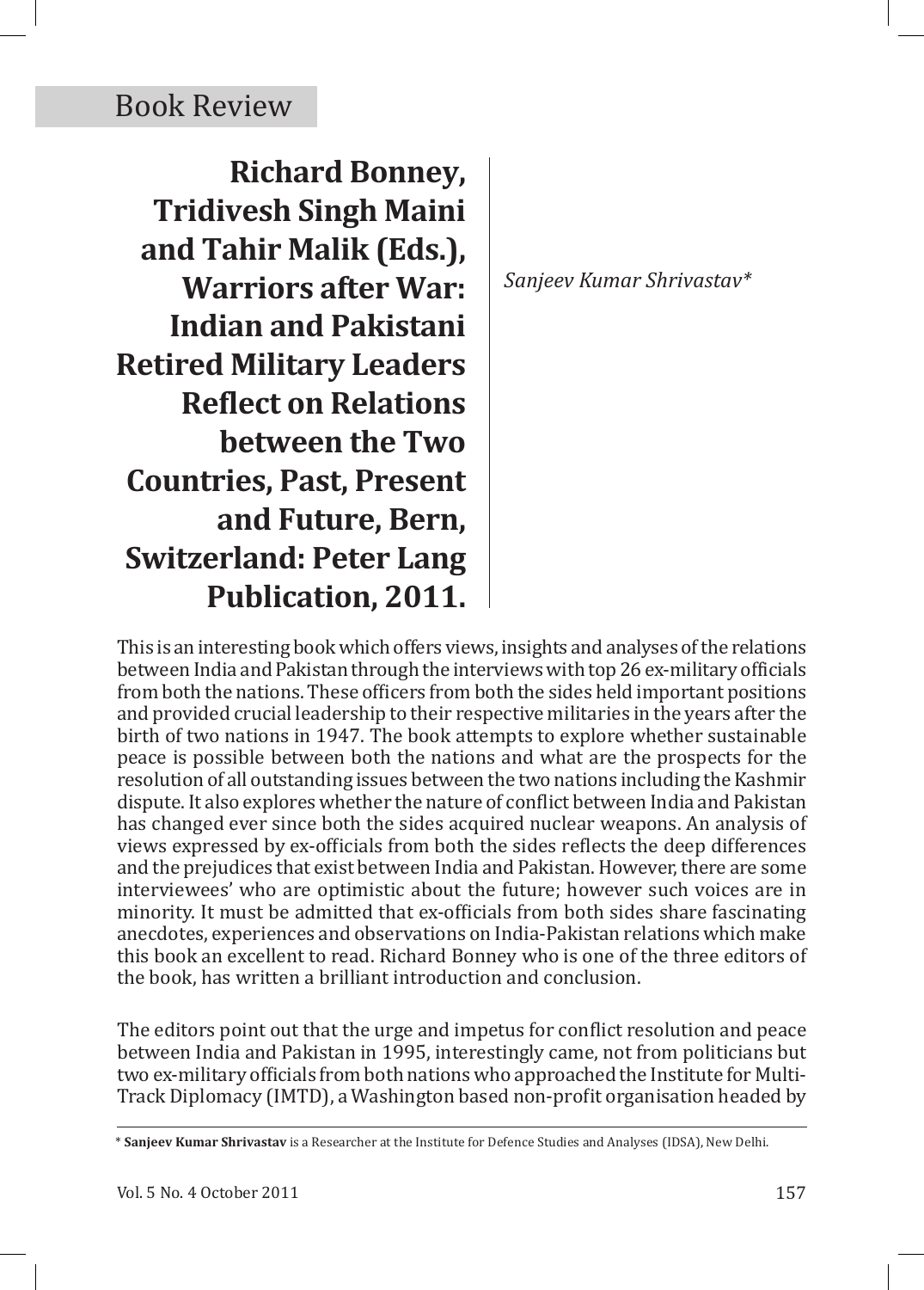former US Ambassador John W. McDonald, for this purpose. The IMTD then began working on a confidence building project between the two nations. Meanwhile, the idea for this book came from the opening of the Srinagar-Mujzaffarabad bus route on April 7, 2005, which was the first link between the two parts of the divided Kashmir since 1947.

The book begins with a long general editor's introduction written by Bonney which is followed by a short formal introduction by all three editors. Bonney discusses the legacy of partition in Indian sub-continent in 1947. He notes that "a key underlying question is whether the poison that was generated by the Britishimposed partition of the subcontinent in 1947 is still its way through the system of international relations in South Asia." He points out that even after the painful process of partition during which thousands of people lost their lives, Kashmir remained an unfinished business between India and Pakistan. Even now it still remains a complicated issue between the two countries. Bonney also deliberates upon the competing strategic cultures between India and Pakistan by citing historical anecdotes and references of views from prominent strategic thinkers and practitioners.

In the formal introduction, editors state that choice of interviewees was adventitious. They interviewed those ex-military officials who wanted to share their views with the public. The questionnaire for the each interview was prepared in accordance with the experience and expertise of the interviewees. Though there were some general questions such as the prospects for an India-Pakistan peace and on the resolution of Kashmir crisis etc. which are quite natural given the purpose of the book. The nature of each questionnaire is such that it generally generates an elaborate and analytical response from the interviewee.

The book is divided into two parts. Each part begins with the brief biographies of the all 13 interviewees followed by interviews. All 26 interviews revolve around the wars of 1947, 1965, 1971 and Kargil in 1999. The ex-officers from both sides contend that in an environment in which both India and Pakistan possess nuclear weapons the two can not afford to resolve their disputes through war anymore. However, officers differ on ways and methods to achieve sustainable peace between the two countries as well as for the South Asian region as a whole.

An analysis of interviews further suggests that Pakistan's capacity to influence the outcome of Kashmir dispute has diminished as India's power and influence has risen. India's relations with the United States have improved substantially in the post-Kargil phase. However, some officials are of the view that in order to ensure a sustainable peace between India and Pakistan regular dialogue and people to people contact between the two sides are necessary. Interestingly, most of the officers from both the sides agree that a degree of nuclear deterrence has